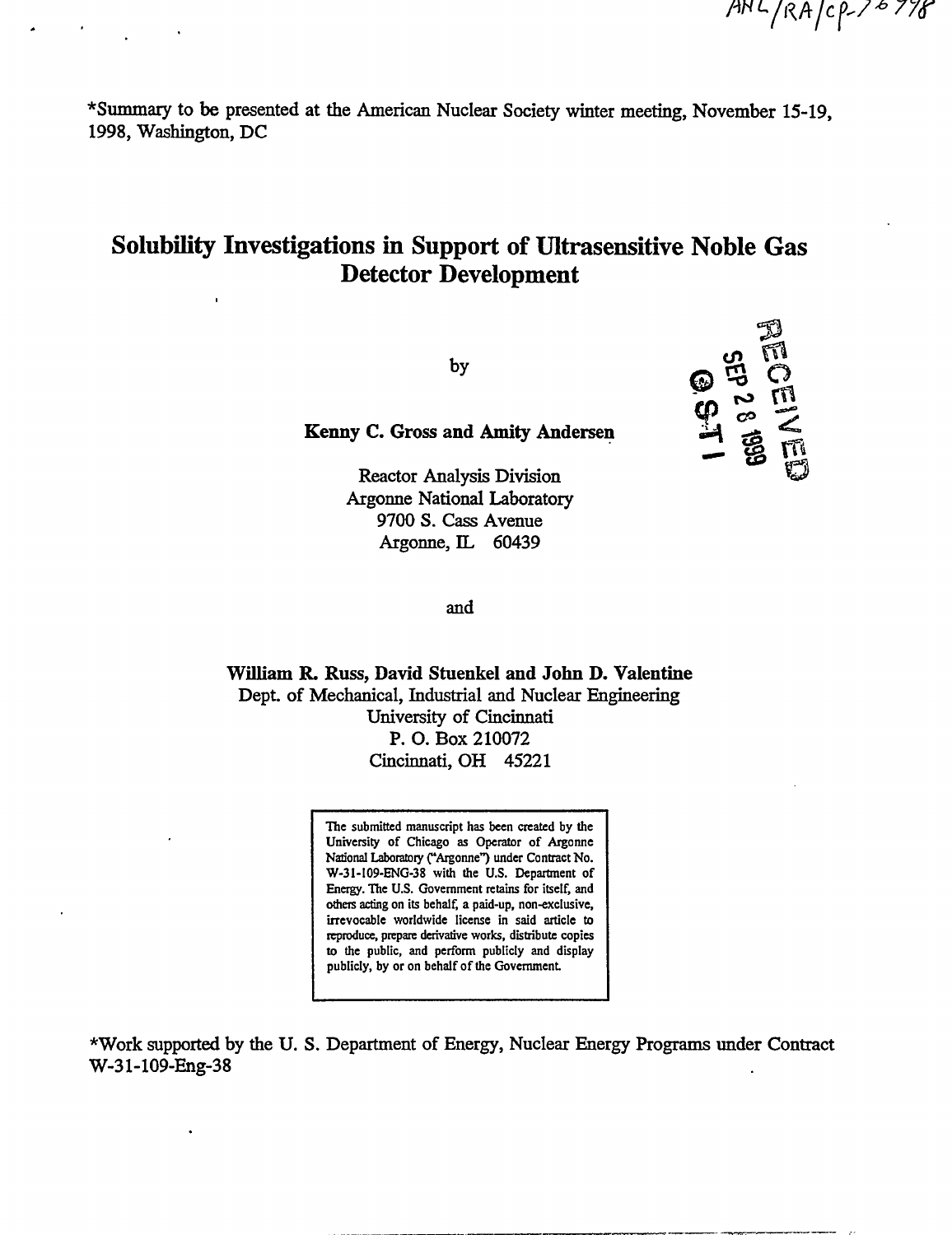### **DISCLAIMER**

This report was prepared as an account of work sponsored by an agency of the United States Government. Neither the United States Government nor any agency thereof, nor any of their employees, make any warranty, express or implied, or assumes any legal liability or responsibility for the accuracy, completeness, or usefulness of any information, apparatus, product, or process disclosed, or represents that its use would not infringe privately owned rights. Reference herein to any specific commercial product, process, or service by trade name, trademark, manufacturer, or otherwise does not necessarily constitute or imply its endorsement, recommendation, or favoring by the United States Government or any agency thereof. The views and opinions of authors expressed herein do not necessarily state or reflect those of the United States Government or any agency thereof.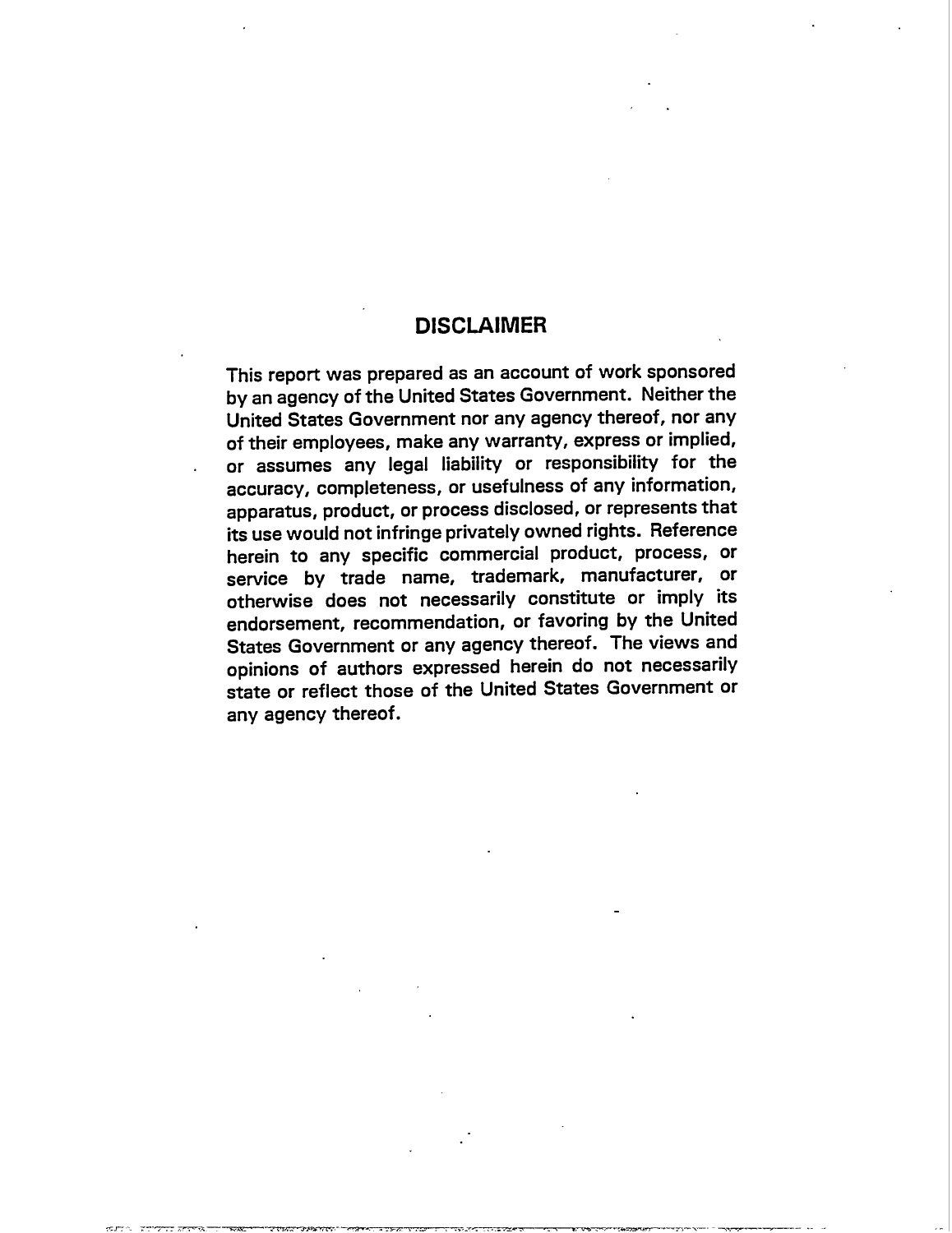# **DISCLAIMER**

Portions of this document may be illegible in electronic image products. Images are produced from the best available original document.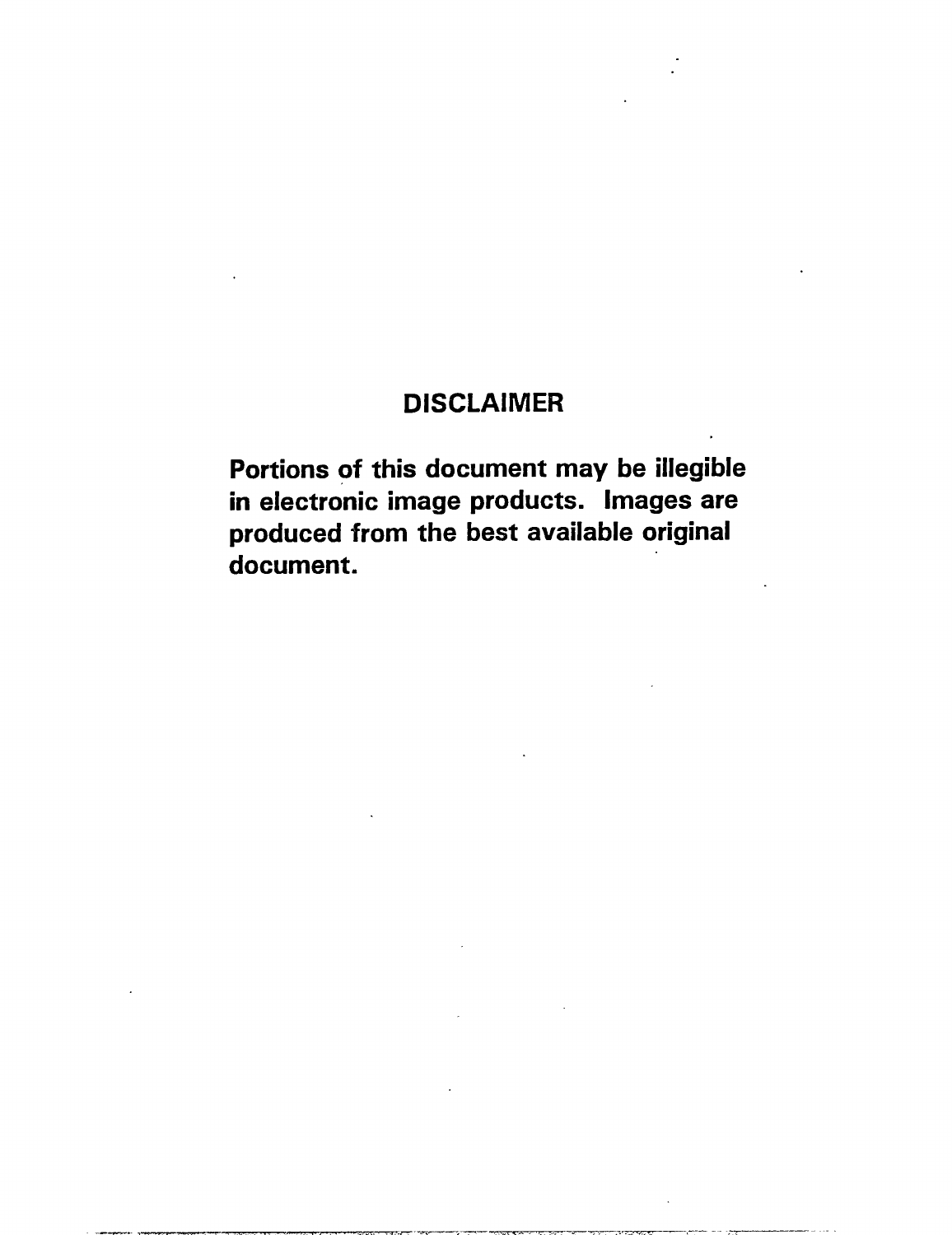## **Volubility Investigations in Support of Ultrasensitive Noble Gas Detector Development**

Kenny C. Gross and Amity Andersen Argonne National Laboratory and William R. Russ, David Stuenkel and John D. Valentine University of Cincinnati

#### **Introduction**

. .

**Argonne** National Laboratory (ANL) and the University of Cincinnati (UC) have been developing a new class of ultrasensitive noble gas detectors that are based upon the ANI discoveryl that corn oil has **a high affinity** for heavy noble gas absorption at room temperature, but releases the noble gases with warming or by other low-energy-input means?. Environmental applications for this new class of fluid-based detectors include: ultrahigh sensitivity radioxenon detectors for Comprehensive Test Ban Treaty Surveillance<sup>2,3</sup>, improved fission gas detectors for enhanced environmental surveillance in the vicinity of DOE, DOD, and NRC-licensed facilities, and improved integrating Rn detectors for earthquake prediction. The purpose of the present paper is to present the results of theoretical and experimental investigations into the solubility phenomena of heavy noble gases (Rn, Xe, and Kr) in triglyceride oils. It is the authors' intention that the findings presented herein may be used to guide future selection, development, and refinement of vegetable and other hydrocarbon oils to bring further enhancements to noble gas detection efficiencies.

#### **Solubilitv Theory**

Screening of potential working fluids for the ultrasensitive noble gas detector can be accomplished on the basis of gas-liquid solubility theory. Hildebrand et al.<sup>4</sup> proposed a solubility

-., -, . ,-.&\_.\_.m.m .,. ,=, -..,=.Z-.. ,, - =-v -- ,. .. . . .. ...- ,. 7.-7WT7C——— - ——- -- —--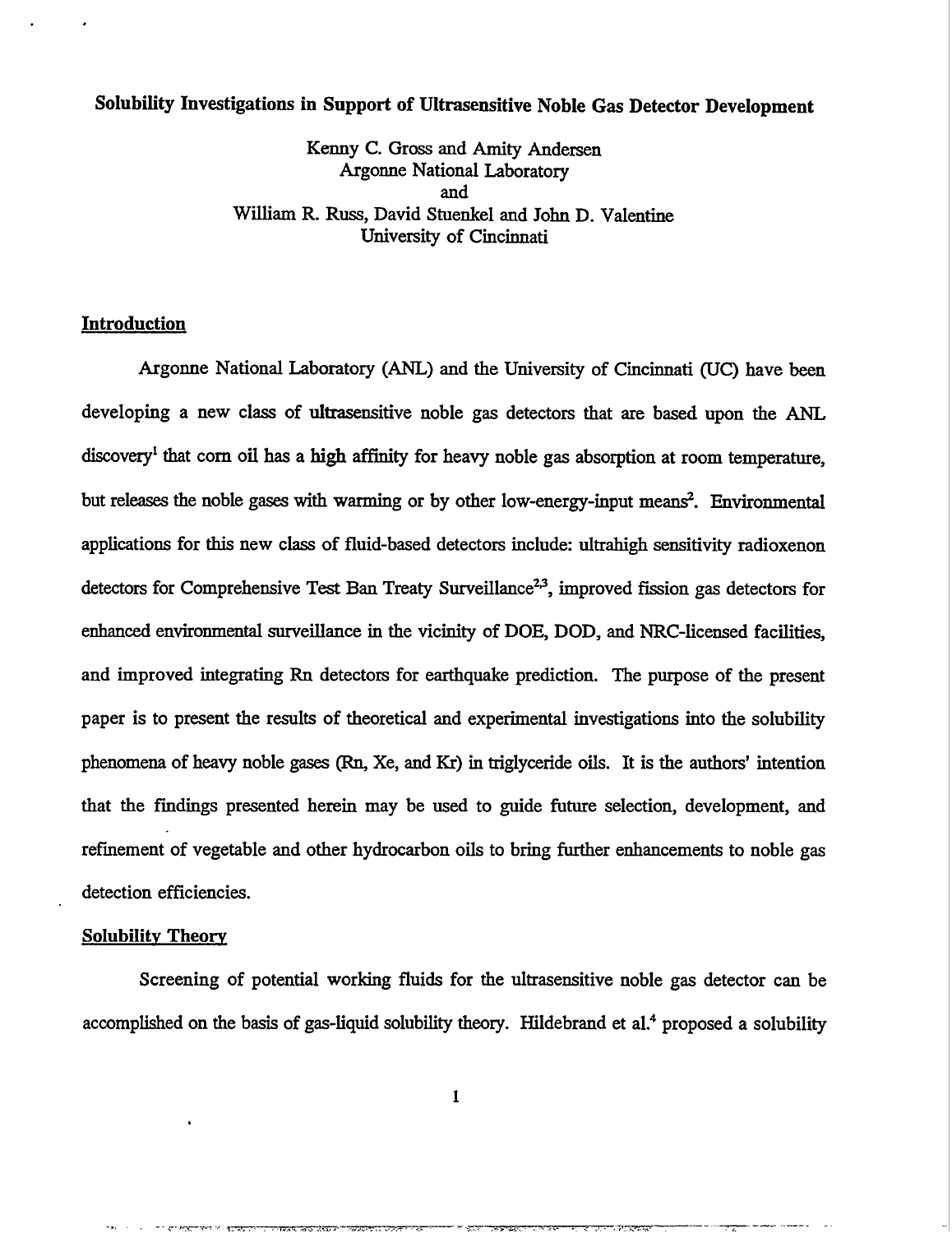parameter, 6, which is the square root of the cohesive energy density of a substance:

$$
\delta = \sqrt{-\frac{E}{V}}
$$

where  $\delta$  is the solubility parameter, E is the molar internal energy of a substance (with a numerically negative value for a condensed material), and *V is the* molar volume. If the tempemture of a **liquid "iswell** below its boiling poink the parameter can be estimated.by 'using the molar vaporization energy (see Ref. 5, p. 23),  $\Delta E'$ , in place of  $-E$ . The internal energy of vaporization can in turn be replaced by the thermodynamic expression,  $\Delta E' = \Delta H' - RT$ , and, therefore, the final expression is

$$
\delta = \sqrt{\frac{\Delta H^{\nu} - RT}{V}}
$$

where  $\Delta H^{\prime}$  is the enthalpy of vaporization, R is the ideal gas constant, and T is the temperature.

The most promising technique identified for calculating the solubility parameter for various organic oils is the group molar cohesive energy contribution method (see Ref. 5, Sec. 6.2) in which the Hildebrand solubility parameter for an organic molecule is calculated as the sum of its constituent Iimctional groups' cohesive energy densities. Vegetable oils comprise a mixture of triglycerides along with trace amounts of sterols, carotenoids, phospholipids, and waxes. Triglycerides are esters of fatty acids (carboxylic acids) with a glycerol backbone and three fatty acid chains. The fatty acids consist of a carboxyl group with a chain of carbons and hydrogens

------ -2-..? .,,., ... . . . . ... . . . -- 7+?3 . . — -.+T=—. ——- - .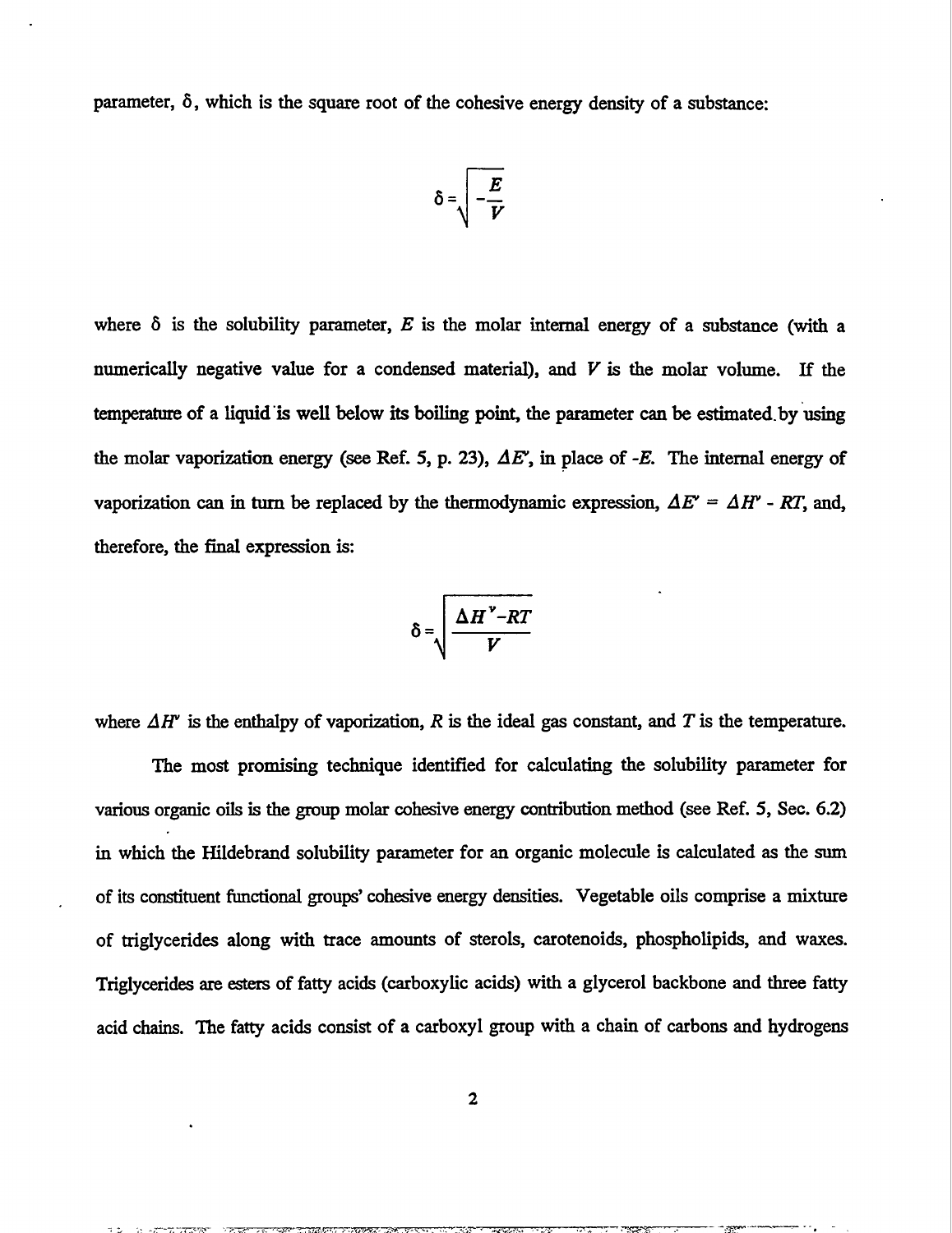of various lengths. A fatty acid is said to be "saturated" when no double-bonding occurs within the chain. Out of all the electrostatic force parameters considered, the most widely used partial solubility parameters for our purposes are the Hansen parameters<sup>5,6</sup> which divide the cohesive energy density among three electromagnetic forces: London dispersion, polar, and hydrogen bonding forces, with the dispersion force being the dominating force. Thermodynamic data were extracted from Barton<sup>5</sup> for the relevant triglyceride organic groups on the London dispersion, polar, and hydrogen bonding factors for these groups.

L

#### **Results and Conclusions**

.

Hildebrand volubility parameters were calculated for a number of pure saturated and unsaturated triglyceride molecules that make up vegetable oils. Results are summarized in Table **1.**

From the calculated results for the saturated triglycerides, the solubility parameter decreases slightly with increasing fatty acid chain length. The solubility parameter for unsaturated triglycerides increases with increasing number of double bonds, but only by very small increments.

As part of this investigation, a variety of vegetable oils were tested in ANL experiments for absorptive capacity. Radon gas was used for these radiochemistry experiments, but absorption trends among tie tested oils are expected to be similar--albeit at smaller magnitudes- for Xe and Kr. Concentration factors, defined as the radon concentration attained in oil divided by the radon concentration of the input air stream, were measured for peanut, corn, soybean olive, walnut, and safflower oils. The highest mean concentration factor among the vegetable oils tested is for corn at 8.85; the lowest is safflower, 4.45. On the basis of solubility theory considerations it is not expected that any vegetable oils will be identified that can concentrate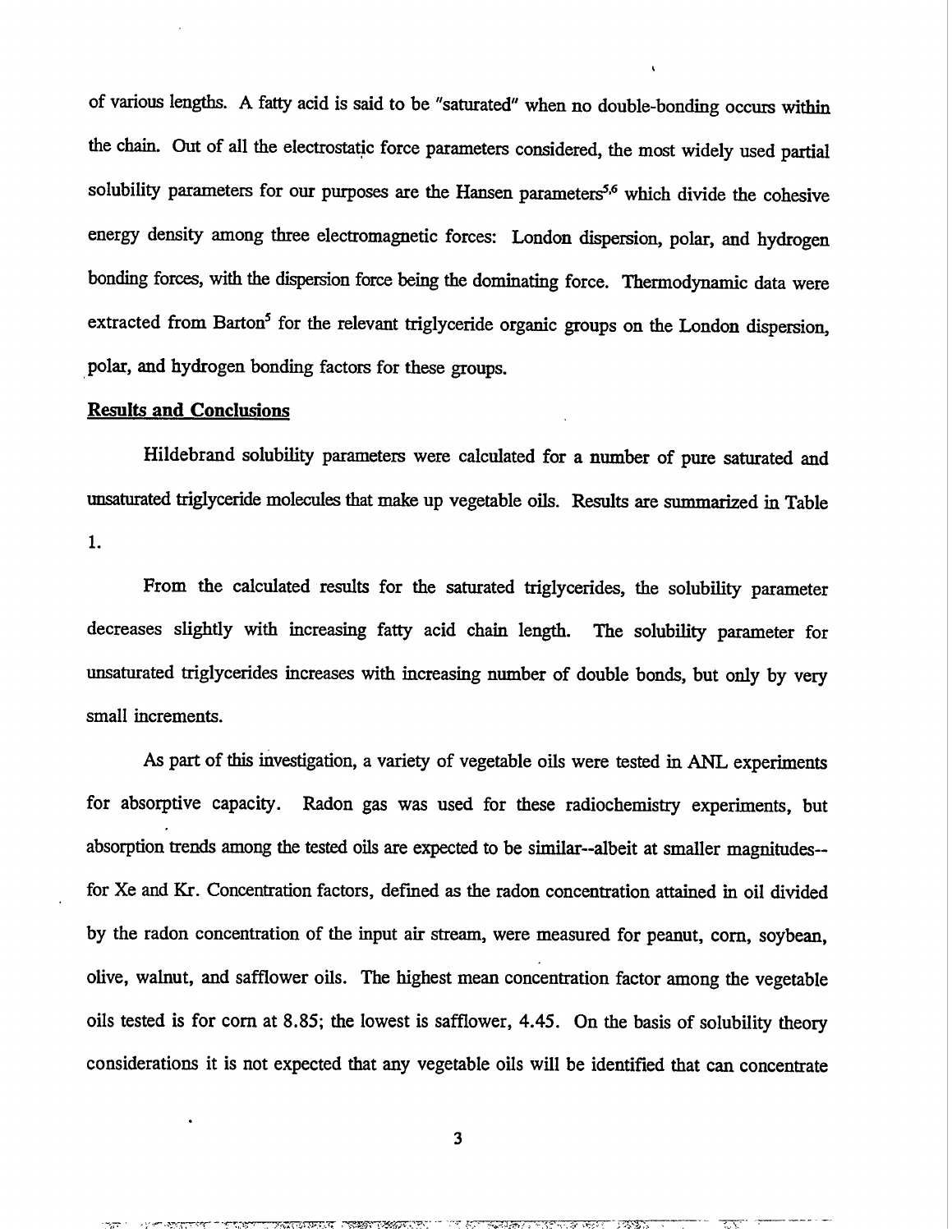heavy noble gases significantly better than com oil. For this reason, and because of easy availability and modest cost, com oil has been selected for all prototype designs of the ultrasensitive noble gas detection system built by the ANL/UC team to date.

In summary, noble gas solubility decreases slightly as the fatty acid chain length increases in saturated fatty acids and triglycerides, but levels off. The effect of unsaturation is found to be a very slight increase with a increasing number of double bonds according to the group contribution calculations. Implications are that increasing the length of the fatty acid chains in a long-chain triglyceride will not significantly increase the solubility of the noble gas. Corn oil favorably absorbs heavy noble gases and is nonvolatile, nontoxic, and inexpensive. Corn oil also has the added advantage that it absorbs noble gas radionuclides at temperatures just under room temperature and releases the gases when heated above this temperature range. The other chemistry aspects cannot be ignored, however. Corn oil is known to undergo oxidation and polymerization, which will necessitate the addition of antioxidants for long-term field deployment of environmental radionuclide detectors. For future research, it is recommended that the molar group contribution method presented here be extended to other fluids with similar properties to those of the triglyceride oils.

#### **References**

1. "Fluid-Based Radon Mitigation Technology Development for Decontamination and Decommissioning," K. V. Liu, J. D. Gabor, K. C. Gross and R. E. Holtz, *Proc. 4th Intnl.* 

. A state of the state of the state of the state of the state of  $\mathcal{I}$  . The state  $\mathcal{I}$  is the state of  $\mathcal{I}$ 

,'mm.- , .-.r..,-.r, Tin.. .-.. " <sup>&</sup>gt; ., ,. . . -,-..\*T7 \ . --- m-at..mm-.m —- —.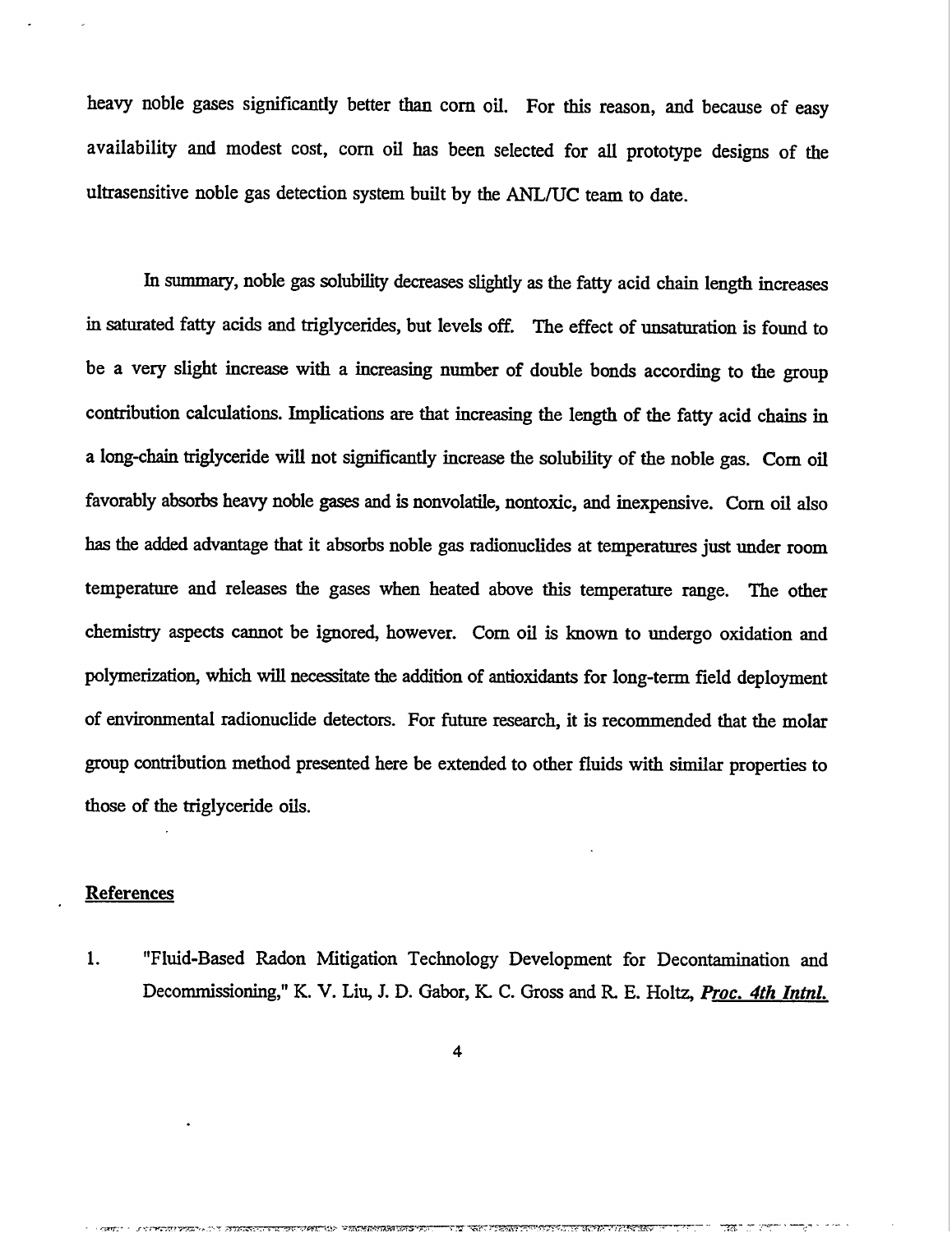Conf. on Nuclear Engineering, New Orleans, La. (Mar 10-14, 1996).

- $2.$ "Low-Energy Degassing Mechanisms for a Fluid-Based Radioxenon Detection System." D. Stuenkel, W. R. Russ, J. D. Valentine, and K. C. Gross, Proc 20<sup>th</sup> Annual Research Symposium on Monitoring a Comprehensive Test Ban Treaty, Santa Fe, NM (Sept 21-23, 1998).
- "A Fluid-based Measurement System for Airborne Radioxenon Surveillance," B. Rooney,  $3.$ K. C. Gross, R. Nietert, J. Valentine and W. Russ, Proc. 19th Research Symposium on Monitoring a Comprehensive Test Ban Treaty, Orlando, Fla (Sept 23-25, 1997).
- Regular and Related Solutions, Hildebrand, J. H., Prausnitz, J. M., and Scott, R. L., Van 4. Nostrand Reinhold Co., New York, 1970.
- $5<sub>1</sub>$ Handbook of Solubility Parameters and Other Cohesion Parameters, 2nd ed., A. F. M. Barton, CRC Press, Inc., Boca Raton, FL, 1991.
- "On the Use of Cohesion Parameters to Characterize Surfaces." C. M. Hansen and E. 6. Wallstrom, Journal of Adhesion, Vol. 15 (1983).